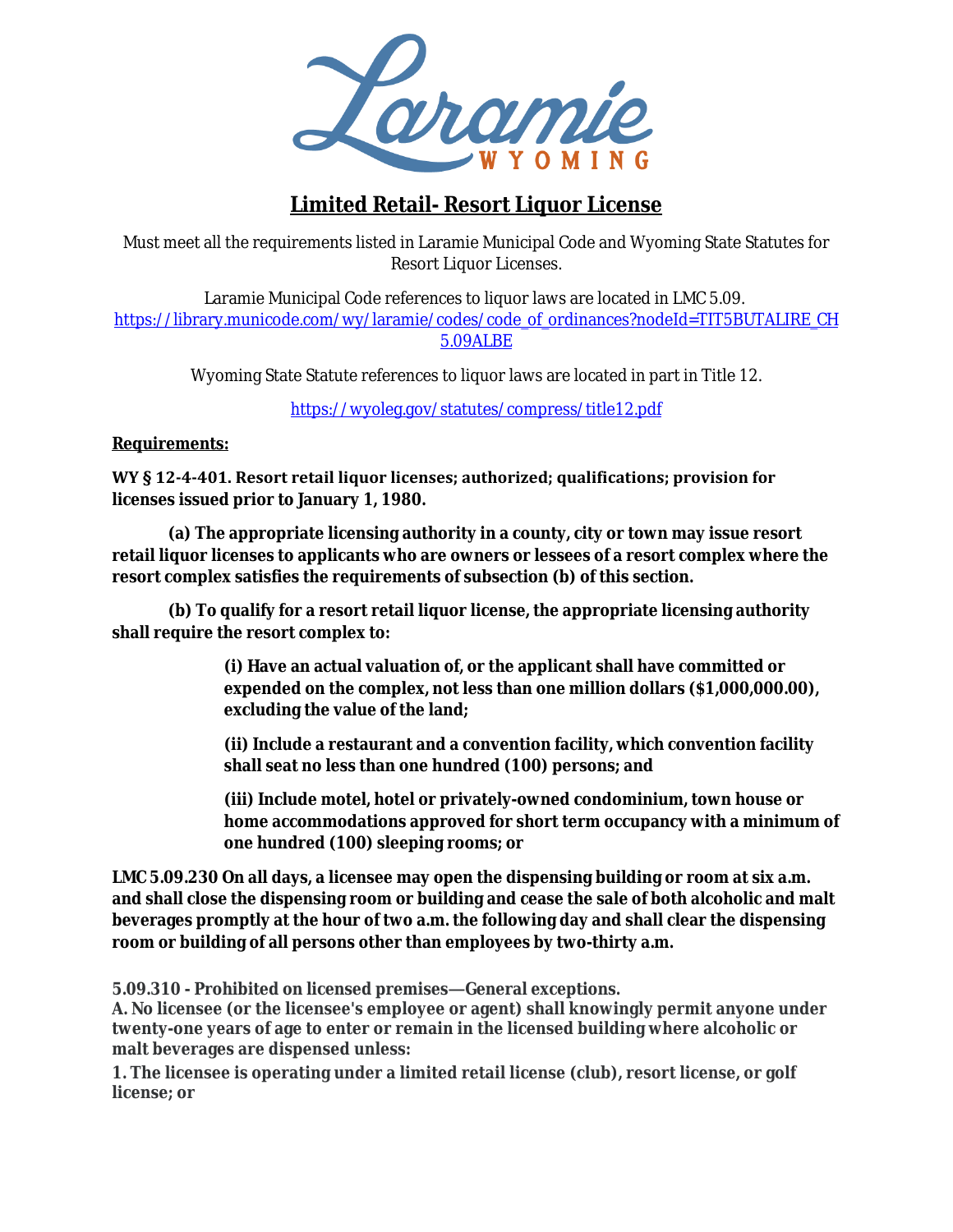**5.09.540 - Limited retail—Club, resort or restaurant license—Restrictions. (W.S. Section 12- 4-404)**

**Limited retail, resort, bar and grill, and restaurant liquor licensees shall not sell alcoholic or malt beverages for consumption off the premises owned or leased by the licensee. Any sale of alcoholic or malt beverages by a club retail liquor license holder or resort or bar and grill or restaurant liquor license holder for consumption off the premises is declared to be in violation of law and this may result in the assignment of points to the offending licensee pursuant to Section [5.09.800](https://library.municode.com/wy/laramie/codes/code_of_ordinances?nodeId=TIT5BUTALIRE_CH5.09ALBE_5.09.800POSYALBELIVISU)(H) of this chapter.**

**5.09.605 - Catering permits for special events.**

**A. The city manager or designee may issue a catering permit for special events authorizing the sale of alcoholic and malt beverages to any person holding a retail or resort retail liquor license authorizing the off-premises sale of both alcoholic and malt beverages, for sale at special events such as meetings, conventions, private parties and dinners or at other similar gatherings not capable of being held within the licensee's licensed premises. No licensee holding a catering permit for special events shall sell or permit consumption of any alcoholic or malt beverage off the premises described in the catering permit for special events.**

**B. A catering permit for special events may be issued for one twenty-four-hour period, subject to the schedule of operating hours for retail liquor licensees established by law and to any operating hours requirements made by the city manager or designee or city council.**

#### **Application:**

- Must complete an approved application for liquor license accompanied by all required documents. New licenses must provide:
	- o application (LMC 5.09.060.A)
	- o floor plan (*LMC 5.09.060.B)*
	- o TiPS Training report *(LMC 5.09.060.G)*
	- o lease, *if applicable, must contain a provision for Sale of Alcoholic or Malt Beverages and must be in the same entities name that applied for the license. (W.S. 12-4- 103(a)(iii)*
	- o application fee of \$50 *(LMC 5.09.090)*
	- o statement indicating the financial condition and financial stability of the applicant *(W.S. 12-4-102 (a) (vi))*

#### **Application Process:**

- **-** Upon receiving a completed application and all accompanying documents the City Clerk will send notice to the newspaper for two consecutive weeks.
- **-** After required posting period has been met a Public Hearing will be held by City Council to hear any comments or concerns from the public related to issuance of the requested license.
- **-** City Council will consider the license application at the next regular Council meeting to determine whether to approve or deny the application.
- **-** The City Clerk will send an invoice to the license holder that includes the annual fee and publication amount.
- **-** Once the license fees have been paid and the City Clerk has done an inspection the license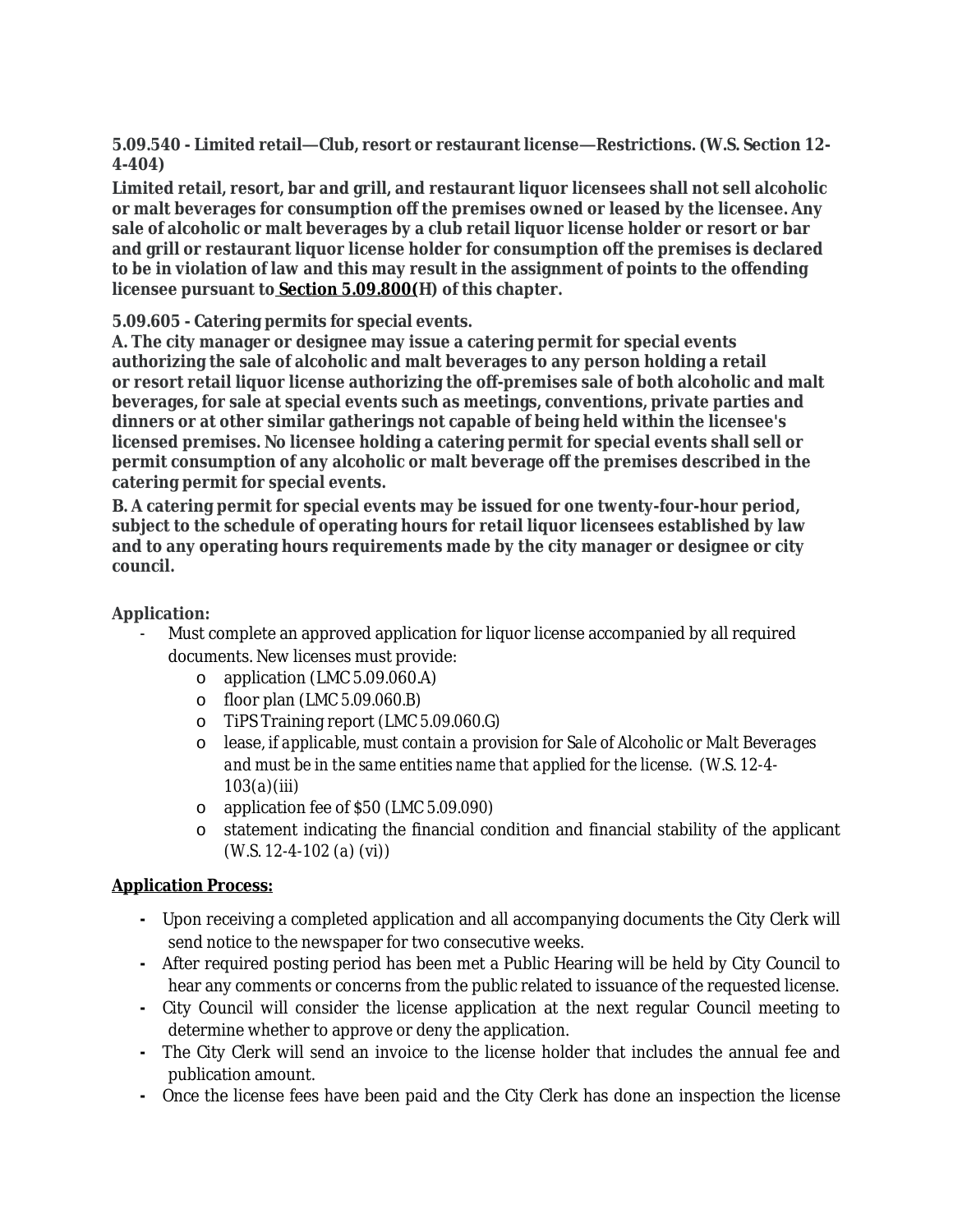can be issued by the City Clerk.

(Please plan for about three or four weeks total for processing. The total time will be determined by how the application is turned in complete to the City Clerk.)

# **Point System for alcoholic beverage license violations and suspensions:**

Laramie Municipal Code 5.09.800 contains the information for the point system.

[https://library.municode.com/wy/laramie/codes/code\\_of\\_ordinances?nodeId=TIT5BUTALIRE\\_CH5.09AL](https://library.municode.com/wy/laramie/codes/code_of_ordinances?nodeId=TIT5BUTALIRE_CH5.09ALBE_5.09.800POSYALBELIVISU) BE\_5.09.800POSYALBELIVISU

## **Issuing of License:**

Once the City Council has reviewed the application and approved the award of a license the City Clerk may issue the license if the following conditions have been met:

1. The licensee has received a Certificate of Occupancy from the Building Inspector signifying that the building has met code/fire requirements.

2. A Food License has been issued by the State of Wyoming Department of Agriculture signifying that the establishment meets all health code requirements to serve/sell manufactured malt beverages.

Until the above conditions have been met the license remains awarded and must be paid for to maintain the license within the year allotted by WY S.S. Title 12 and LMC 5.09.060.C.

## **Questions or additional information available:**

City Clerk's Office Phone: 307-721-5220

Email: [clerk@cityoflaramie.org](mailto:clerk@cityoflaramie.org) or [nancyb@cityoflaramie.org](mailto:nancyb@cityoflaramie.org)

Wyoming Liquor Division Website: <http://eliquor.wyoming.gov/>